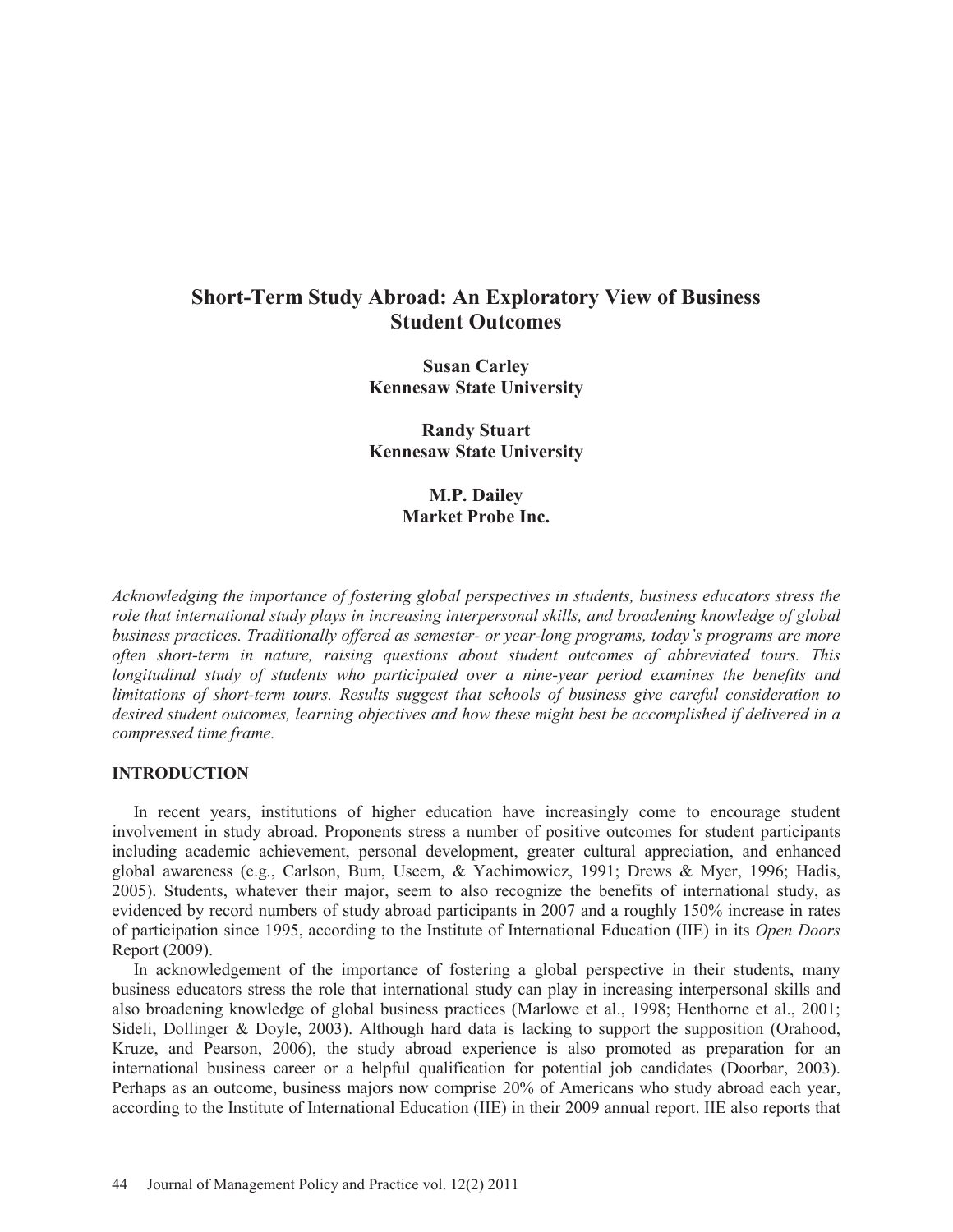participation of business students in study abroad has more than doubled since 1998. These levels of participation are a hopeful sign that the next generation of managers will be prepared for the challenges of the  $21<sup>st</sup>$  century global environment of business.

 One explanation for rising participation in study abroad on the part of business majors is the emergence of short-term study tours. Traditionally offered as semester- or year- long programs, today's study abroad programs are more often short-term in nature, offering students the advantages of lower costs and shorter time commitments. In the 2007/2008 academic year, summer-only tours and those less than eight weeks long comprised 56% of all programs offered by U.S. colleges and universities (IIE). IIE does not break down their report data based on tour duration combined with field of study, but in the authors' home state of Georgia, short-duration programs comprise approximately 75% of all University System business study tours, and the majority of these last three weeks or less (Board of Regents of the University System of Georgia 2010). In light of this data, one can conclude that the average business student who studies abroad participates in a short-term program.

 While the growing number of business students participating in study abroad is indeed encouraging, questions have been raised about the global quality and impact of short-term programs abroad, including concerns with student learning and development (Inside Higher Education 2010). Business students and their families commit financial as well as time resources to participate, often based on expectations that participation will lead to educational and career outcomes beyond what they could receive in a traditional classroom setting. Business colleges offer academic business credit for short-term study abroad programs under the assumption that these program result in learning outcomes comparable to or even surpassing that delivered in a campus classroom setting. In some instances, students' employers pay study abroad program fees, perhaps expecting that the experience will enhance their business skills and competencies of the student employee. Given these vested interests in study abroad outcomes, assessment of student gains from their international experiences is clearly needed.

 Assessment studies addressing study abroad learning outcomes have begun to appear in the literature only in the past several years. These studies have tended to look at study abroad in a collective sense *across* the disciplines, however, so information on outcomes for business students is sorely lacking. Also, because short-term study programs were so recently introduced, little is known at this time about their academic or practical merit (i.e., whether a few weeks of international exposure has sufficient impact). Additionally, more information is needed on the short- vs. long-range impact of study abroad on business student participants.

 This study addresses some of the gaps in current knowledge about business students' gain from shortduration study abroad programs. Through a survey of student alumni who participated in a recurring undergraduate business study tour, some more recently and some as long as nine years ago, the study examines students' perceptions of the impact of study abroad on their personal and professional lives. While exploratory in nature, the study findings should be of interest to a variety of parties, including business students and their families, educators who teach in study abroad programs, administrators involved in business curriculum development, and potential employers from the broader business community.

#### **LITERATURE REVIEW**

#### **Assessment of Learning Outcomes Across the Disciplines**

 Many early reports on study abroad outcomes were based on anecdotal accounts from participating faculty and study abroad administrators. As recently as 2001, researchers noted that impact studies were surprisingly few in number, and knowledge in this area has been described as relatively undeveloped (Rubin & Sutton, 2001; Sideli, 2001; Vande Berg 2001). Another shortcoming in the research literature pertains to the *kind* of assessment which has been conducted. Sideli found that 95% of colleges assessed student *satisfaction* following participation, but few measured gains in academic achievement, personal development, or intercultural skills as outcomes of study abroad.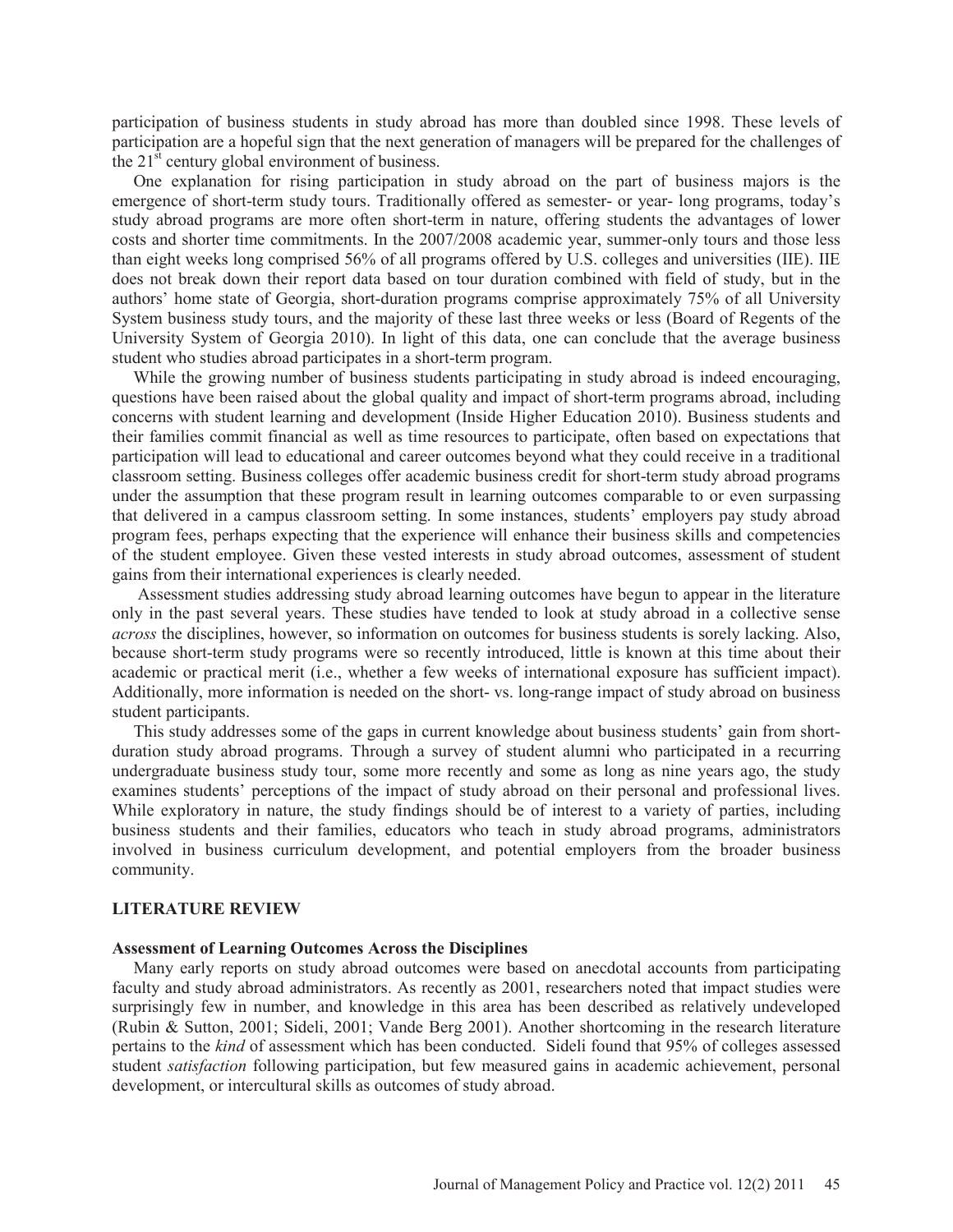Assessments of long-term benefits of study abroad have emerged quite recently in the research literature. Norris and Gillespie (2008) investigated 17,000 former participants in one of the Institute of International Education of Students' (IIES) study abroad programs conducted between 1950 and 1999. This study examined, among other outcomes, the impact of study abroad on global careers, concluding that a year abroad was more likely to correlate with future international work than summer or even semester programs.

The University System of Georgia's GLOSSARI Project on Study Abroad Learning Outcomes (Higher Education 2010) is a ten-year, survey-based investigation of *academic* outcomes of study abroad across the University System of Georgia. Results of the project found that study abroad participation in longer duration programs was associated with higher graduation rates, better grades following participation, and growth in cultural knowledge.

#### **Business-Discipline Learning Outcomes**

Few empirical studies have been undertaken assessing learning outcomes for business study abroad students, and as a consequence, limited evidence is available that supports academic or career gains for business students who participate in study abroad. This is surprising, given the growth in businessfocused programs abroad and in the number of student participants. A handful of exceptions can be found, including two studies noting changes in cultural awareness and personal development as a result of participation in business-focused study abroad (Black and Duhon 2005; Carley and Tudor 2006). Another example is a study by Peppas (2005) who examined the perceptions of business students in a recurring graduate-level international study tour. These students reported not only increased cultural sensitivity but also positive outcomes in terms of global business knowledge and increased career opportunities. While these three studies are supportive of gains for business students in study abroad, more evidence is required to make a convincing case for student and institutional investment in study abroad.

#### **Short-Duration Study Abroad**

 Learning outcomes of *short-term* study abroad programs have barely been addressed. Since so many students, including business majors, elect these shorter programs, this is an undeveloped area ripe for more investigation. Several studies have been published on methods of teaching short-term programs for maximum educational benefit (e.g., DeLoach, Saliba, Smith, & Tiemann, 2003; Guerrero, 2005). Lewis and Niesenbaum (2005a; 2005b) concluded that a short-term biology program in Costa Rica had outcomes for students similar to those of longer programs. Carley and Tudor found that a two-week study tour to Mexico increased business students' intercultural awareness and led to a breakdown in cultural stereotyping. The sole instance which focused on career and educational gains from a short-term program was Peppas' study of graduate business students and their reports of educational and career gains in the months and years following participation. He concluded that well-designed international study programs are a viable alternative to business education for non-traditional business students.

#### **DESCRIPTION OF THE STUDY ABROAD PROGRAM**

 Two authors of this paper directed and taught in an annually recurring college-sponsored, two-week business study tour each year from 1999 to 2007. Throughout this period, 349 students participated, giving the authors access to a sizable pool of individuals who, for the purpose of this study, met several important criteria. First, the students were exposed to a uniformly structured, business-focused program which varied little year by year (i.e., business visits, similar assignments, pretrip preparation, and cultural excursions). Additionally, the "abroad" portion of the program was the same: two weeks in duration. The study is similar to Peppas' in that it queried students some time after their participation, making it easier to determine longer-range outcomes. Unlike his focus on nontraditional and graduate students, this program was designed for undergraduate students of business who were disproportionately of traditional age.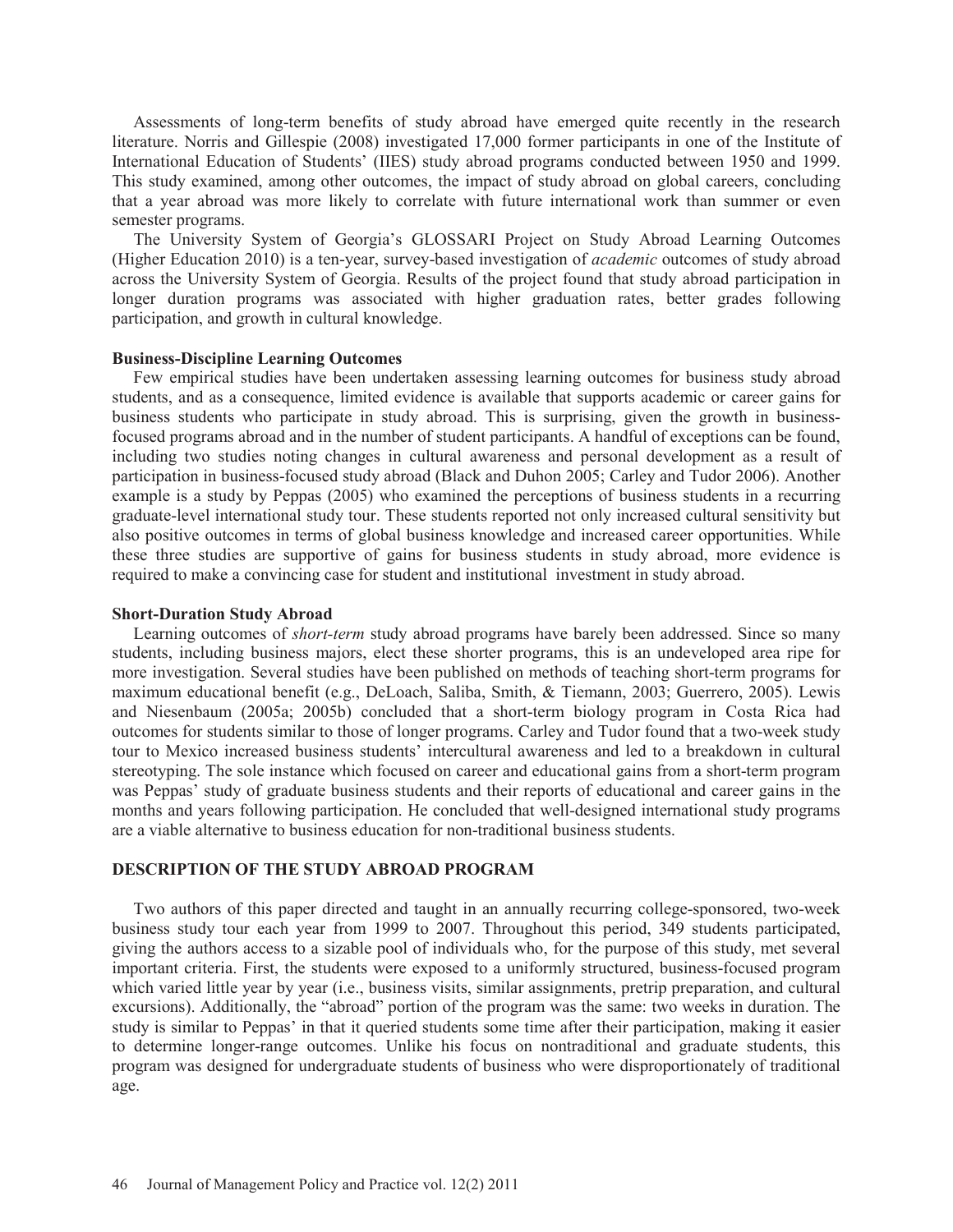The study abroad program was sponsored by a state-affiliated university located in a large metropolitan area of the Southeastern U.S. Participants were undergraduate business majors enrolled at the sponsor institution. Although the tour took students to a variety of countries over this time period, the structure of the program was consistent, as was the nature of the core course which was termed "Doing Business in (Name of Country)." Travel occurred in May of each year, sandwiched between spring and summer semesters. Prior to the actual trip, students spent a total of eighteen hours in the classroom in preparation for the study tour. Preparation included readings on the destination country and its business and social culture, written and oral assignments, and a pre-trip examination.

 The "abroad" portion of the program consisted of visits to local business and commercial sites, guest presenters from the business community, cultural excursions, observational assignments requiring student interaction with the local environment, and free time for exploration. Travel involved stays at three to four cities during the two-week period. After the trip, one final class was held which included administration of written and oral assignments, post-trip examination, and student reflection of the experience.

#### **RESEARCH METHODOLOGY**

 The research subjects were the 349 students who had participated in one of the May programs directed by the coauthors between 1999 and 2007. Using past class rosters and student contact information provided by the university registrar's office, a list of participants was developed in the summer of 2007. Since some students had participated as long as nine years prior to the study, it was necessary to update the contact information. This was done through assistance from the Alumni Office and from subsequent information provided by study abroad students themselves regarding fellow students with whom they had maintained contact. The number of tour participants from each year, along with the country they visited in the program, appears in Table 1.

| TABLE 1                                                                 |  |  |  |  |  |  |
|-------------------------------------------------------------------------|--|--|--|--|--|--|
| <b>CHARACTERISTICS OF RESPONDENTS BY YEAR, DESTINATION, GENDER, AND</b> |  |  |  |  |  |  |
| <b>CURRENT AGE</b>                                                      |  |  |  |  |  |  |

**POPULATION SAMPLE** 

| YEAR |              | <b>COUNTRY</b> | <b>STUDENTS</b> | <b>SAMPLE</b><br>$\#/(0,0)$ | MALE/FEMALE (%) | AGE (Mean) |
|------|--------------|----------------|-----------------|-----------------------------|-----------------|------------|
|      |              |                |                 |                             |                 |            |
|      | 2007         | <b>Brazil</b>  | 38              | 16(42%)                     | 43/57           | 23         |
|      | 2006         | Mexico         | 40              | 22(55%)                     | 19/81           | 28         |
|      | 2005         | Italy          | 46              | 22(48%)                     | 41/59           | 25         |
|      | 2004         | UK/Ireland     | 46              | 20(43%)                     | 30/70           | 26         |
|      | 2003         | UK/Ireland     | 35              | 13(37%)                     | 23/77           | 29         |
|      | 2002         | Spain          | 40              | $12(30\%)$                  | 33/67           | 28         |
|      | 2001         | Mexico         | 34              | 4(12%)                      | 50/50           | 31         |
|      | 2000         | Mexico         | 33              | 3 $(9%)$                    | 33/67           | 28         |
|      | 1999         | Mexico         | 37              | 7(19%)                      | 43/57           | 36         |
|      |              |                |                 |                             |                 |            |
|      | <b>TOTAL</b> |                | 349             | 119 (34%)                   | 33/67           | 27         |

#### **Survey Instrument and Administration**

 An online questionnaire assessing attitudinal, behavioral, and career outcomes was developed for the purpose of assessing students' perceptions of learning outcomes from participation in a two-week study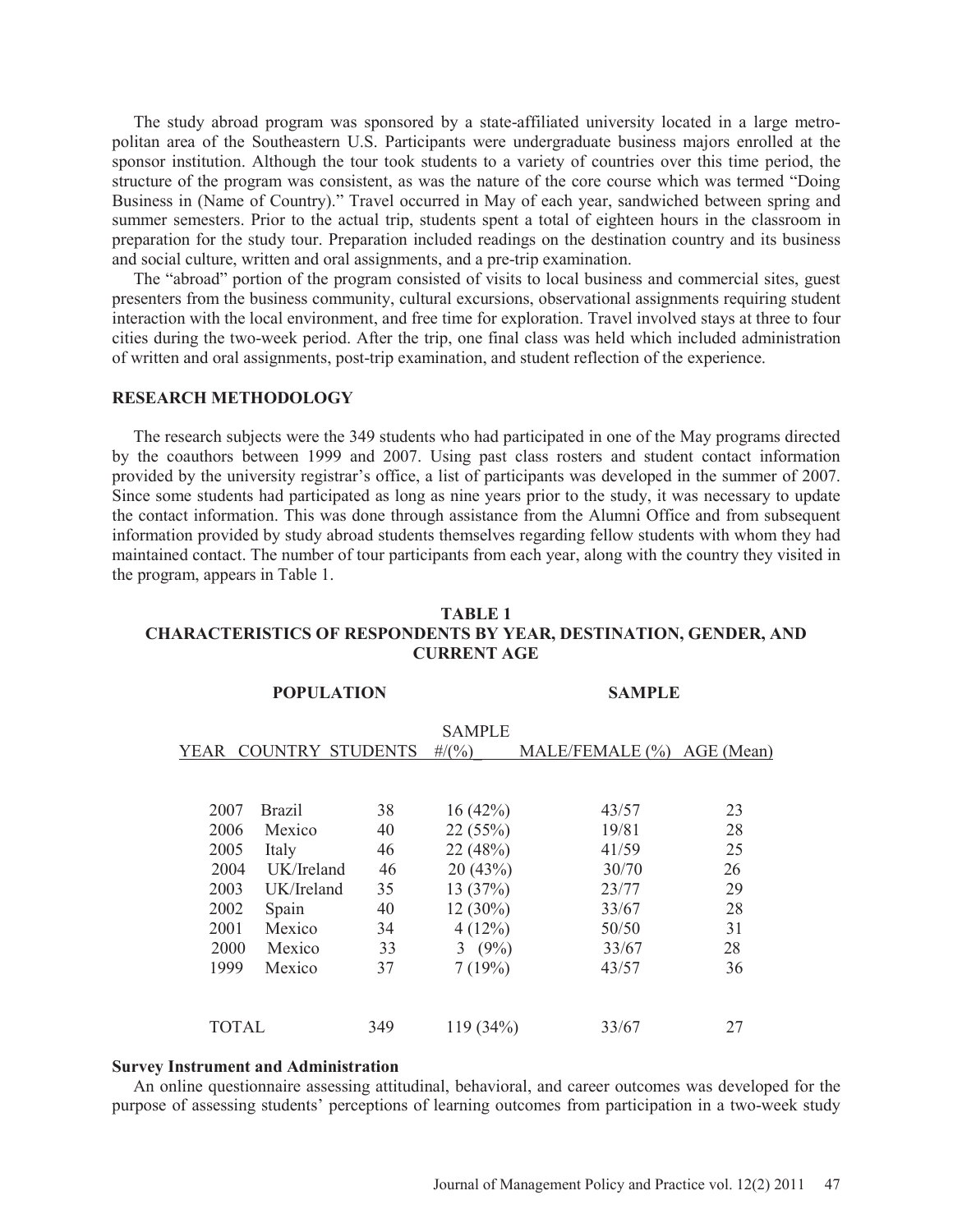tour. Survey items were developed by two of the coauthors with extensive teaching experience in business study abroad for undergraduate students, one of whom also teaches traditional classes in the area of international business. The instrument also attempted to capture some of the same variables used in Peppas earlier study.

 In the summer of 2007, prior to the actual administration, student participants were notified of the purpose of the survey and asked to participate. For students who were part of a 1999-2003 study tour, solicitation was done through regular postal mail since email addresses had not been collected in the early years of the program. For any letter sent via regular mail that was returned, an effort was made to find a current address using such tools as 411.com or conducting an online search using the student's name. Help in locating "outlying" students was also obtained from other program participants who in some cases had maintained contact with these missing individuals.

 All 2004-2007 participants were first notified via email. For any emails that came back as "undeliverable," a letter was then sent via regular mail. In mid-August, students who had not responded to the email request were then also sent a letter via regular mail. To encourage participation, all students were offered the incentive of receiving a copy of a final report documenting the study findings.

 The online survey was opened in mid-January 2008, and all students for whom contact information was now available (196 individuals) were notified in advance of its opening. Two reminder messages were subsequently sent. Of the 196, 120 respondents completed the questionnaire, representing 34% of the total population of interest. Four respondents had participated in two different years. A breakdown of the sample by year of participation is provided in Table 1. Not surprisingly, representation from the more recent study tours is higher since their contact information was more current and thus easier to obtain.

#### **FINDINGS**

#### **Demographic Traits of the Sample**

 Age and gender breakdowns of the respondents appear in Table 1. Within the sample as a whole, females outnumbered males at a ratio of 2:1; this was characteristic of the student population of the institution during the period of study. The average current age was twenty-seven years.

 In addition, eighty-two percent of the respondents were currently employed full-time, 11% worked part-time, and 7% were unemployed. Marketing was the most common major (46% of sample), followed by management (22%), finance (14%), professional sales 8%), and other (10%).

#### **Participant Views of Study Abroad Impact**

 Respondents were first asked to express their agreement or disagreement on a one-to-five point Likert scale designed to determine perceived influences of study abroad as personally experienced by each former participant. The twenty-two items are presented in descending order based on the average score of each item (Table 2).

The highest scores were given to items pertaining to interest in traveling to other countries (mean = 4.75), recommending study abroad to other students (4.72), and recommending international travel to others (4.69). The respondents also reported increased global awareness (4.54), referring others to the countries where they had traveled (4.52), greater acceptance of other cultures (4.37), and more interest in world affairs (4.36) and traveling to other parts of the U.S. (4.32). Additionally, there was considerable agreement that they had learned more from the study tour than in their regular, campus-based courses (4.13). These outcomes are similar to those of other studies that found attitudinal changes and a generally more open global outlook resulting from short-duration study tours.

 Respondents were also queried on outcomes more specific to a business-oriented study abroad program. A common goal of such programs is to raise student understanding of the international business environment, as well as student interest in and preparation for careers in the global workplace. In an earlier study of non-traditional participants in a two-week, graduate business study abroad program, Peppas found a number of positive learning and career outcomes. Support for these outcomes for this group of undergraduate students was relatively weak, however. The mean score for "learned more about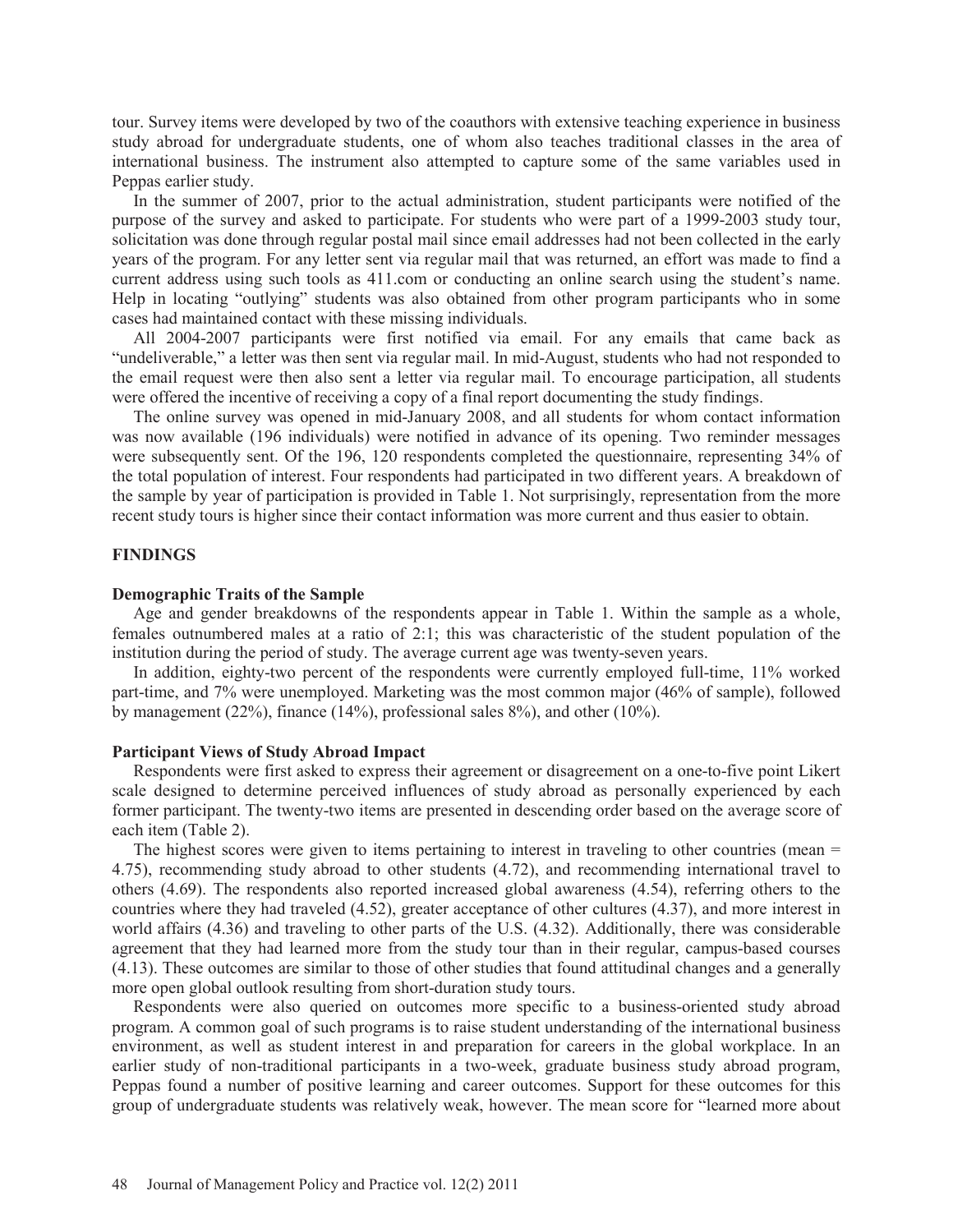business from the study tour than in a regular business class" was 3.77. On the item pertaining to shaping career choice, the mean score was 3.06; 28% strongly or somewhat agreed that the program had shaped their choices, but the remaining 72% of the respondents disagreed (strongly or somewhat) or were neutral. Other career-related items also received low average scores including seeking work for a multinational company (2.85), attaining employment (2.84), or attaining a job promotion (2.56) as a result of the study tour. Although participants tended to feel they learned more about business than in a regular traditional *business* class (mean = 3.77), this was not viewed as a primary impact of the study abroad experience.

| TABLE 2                                                               |  |  |  |  |  |  |  |
|-----------------------------------------------------------------------|--|--|--|--|--|--|--|
| <b>STUDENT PERCEPTIONS OF BENEFITS OF STUDY ABROAD PARTICIPATION*</b> |  |  |  |  |  |  |  |

 $\mathcal{L}_\text{max}$  , and the contribution of the contribution of the contribution of the contribution of the contribution of the contribution of the contribution of the contribution of the contribution of the contribution of t

| Outcomes                                                                                        | N<br>Mean |      |      |  |
|-------------------------------------------------------------------------------------------------|-----------|------|------|--|
| Increased my interest in traveling to other<br>1.<br>countries.                                 | 119       | 4.75 | .74  |  |
| 2.<br>Have recommended study abroad to other                                                    | 120       | 4.72 | .76  |  |
| students.                                                                                       |           |      |      |  |
| 3.<br>Have recommended international travel to others.                                          | 120       | 4.69 | .75  |  |
| 4.<br>Increased my global awareness.                                                            | 119       | 4.54 | .77  |  |
| 5.<br>Have referred others to country where I studied .                                         | 120       | 4.52 | .88  |  |
| 6.<br>Made me more accepting of other cultures.                                                 | 120       | 4.37 | .82  |  |
| Increased my interest in world affairs.<br>7.                                                   | 120       | 4.36 | .85  |  |
| 8.<br>Increased my interest in traveling to other                                               | 120       | 4.32 | .96  |  |
| parts of the United States.                                                                     |           |      |      |  |
| Learned more from study tour than in my regular,<br>9.<br>campus-based classes.                 | 120       | 4.13 | .97  |  |
| 10. Has helped me work better with people from<br>diverse cultures in the United States.        | 120       | 4.03 | .92  |  |
| 11. Participation increased my interest in learning a<br>foreign language.                      | 120       | 3.85 | 1.07 |  |
| 12. Participation increased my interest in living<br>outside of the United States.              | 119       | 3.82 | 1.16 |  |
| 13. Increased my self confidence.                                                               | 119       | 3.79 | 1.04 |  |
| 14. Learned more about business than in a regular<br>business class.                            | 120       | 3.77 | 1.04 |  |
| 15. Participation increased my interest in taking<br>courses with an international focus.       | 120       | 3.76 | 1.08 |  |
| 16. Participation has benefited my career.                                                      | 119       | 3.75 | .99  |  |
| 17. I am better able to work with culturally diverse<br>clients.                                | 119       | 3.70 | .89  |  |
| 18. Have taken trips abroad that I would not have<br>otherwise taken                            | 120       | 3.38 | 1.20 |  |
| 19. Participation has shaped my career choice.<br>20. I sought work for a multinational company | 119       | 3.06 | .94  |  |
| as a result of my study tour experience.                                                        | 119       | 2.85 | 1.05 |  |
| 21. Participation helped me attain employment.                                                  | 119       | 2.84 | 1.03 |  |
| 22. Participation helped me attain a job promotion.                                             | 119       | 2.56 | .91  |  |
|                                                                                                 |           |      |      |  |

 $*1$ -to-5 point scale,  $1 =$  Strongly Disagree,  $5 =$  Strongly Agree

#### **Impact of Demographic Traits and Prior Travel Experiences**

 Key demographic variables including gender, age, and academic achievement were also examined to determine whether they had any influence on perceptions of what students had learned from study abroad. Age at time of travel was expected to have some impact, particularly on career outcomes, since maturity and more work experience might increase a student's appreciation for learning, as well as ability to seize career opportunities as they present themselves. As a measure of academic achievement, student grade point average was also considered as a potentially influential variable.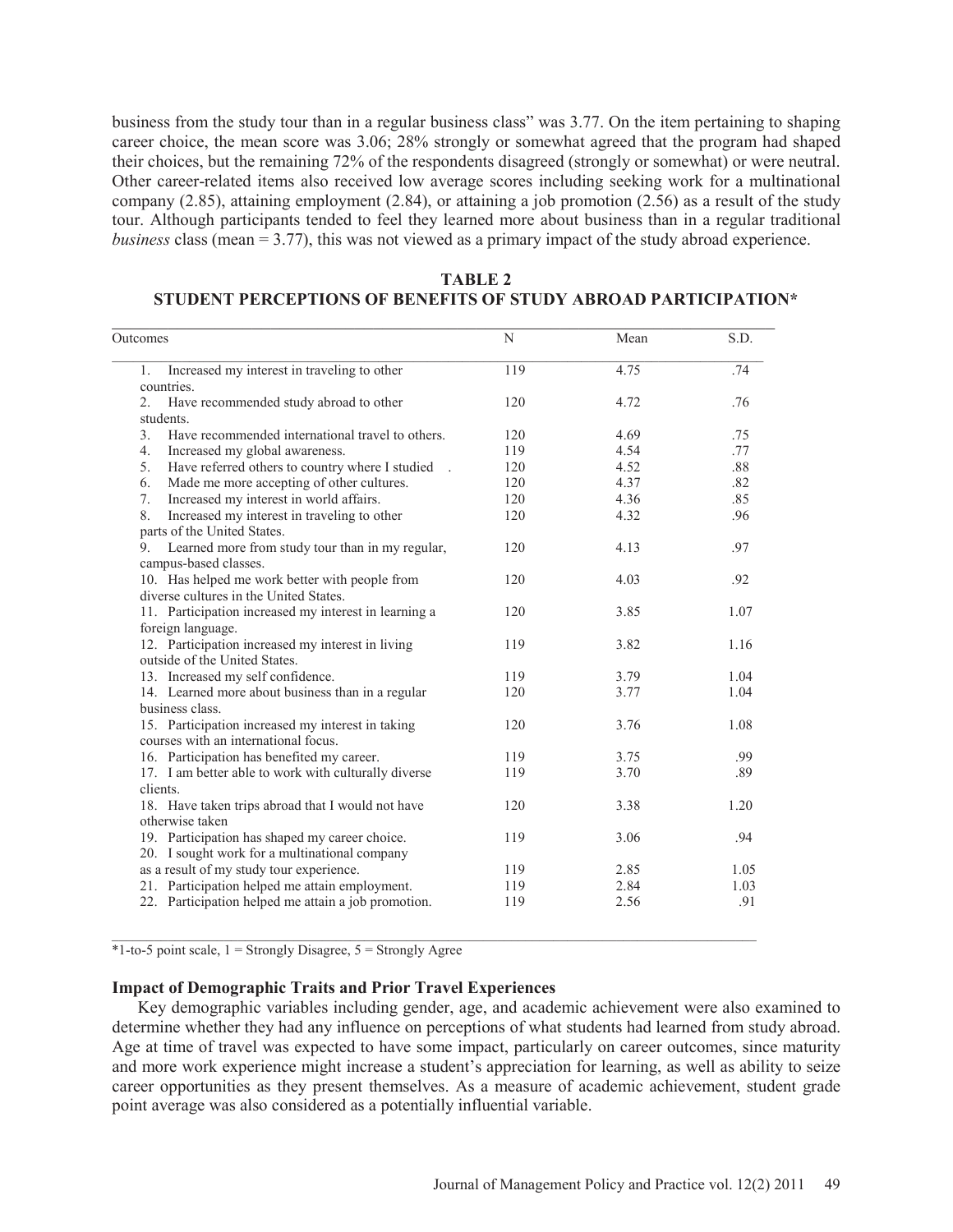Pearson's correlation coefficients between these demographic traits and learning outcome ratings are presented in Table 3(See Appendix A). Neither age nor gender was related to any of the twenty-two items. Academic performance as measured by GPA was found to correlate with certain learning outcomes, however. Students with higher average grades were more likely to report that the study abroad experience: 1) benefited their career  $(r=25, p<0.01)$ ; 2) increased their interest in learning a foreign language ( $r = .27$ ,  $p < .01$ ), taking courses with an international focus ( $r = .23$ ,  $p < .05$ ), and traveling within the U.S.  $(r=.27, p<.01)$ ; and 3) also improved their ability to work with people from diverse cultures  $(r=0.21, p<0.05)$  and with culturally diverse clients  $(r=19, p<0.5)$ .

#### **The Impact of Time**

 In his study of graduate participants in a two-week study tour course, Peppas found that short-duration tours had long-term perceptual, attitudinal and career outcomes. To assess whether the same would be true for this population of undergraduate students, a lag variable was created to reflect the number of years that had passed since a student first participated in the study abroad program. Correlation coefficients between this variable and each outcome variable appear in Table 3.

 Students in more recent programs were significantly more likely to report the following outcomes of their study abroad experience, most of which pertain to global interests and outlook: increased interest in foreign travel ( $r=-.20$ ,  $p<.05$ ), recommending study abroad to others ( $r=-.20$ ,  $p<.05$ ), recommending foreign travel to others  $(r=-.24, p<.01)$ , increased global awareness  $(r=-.22, p<.01)$ , greater interest in world affairs ( $r=-.22, < 0.05$ ), and learning more about business than in a regular business class ( $r=-.21$ , p<.05). These correlations aren't altogether unexpected and might be attributable to waning excitement about the international experience with the passing of time.

 More surprising is the *overall direction* of the correlations. Across the board, every outcome of study abroad is inversely correlated with the number of years since the respondent participated in study abroad, suggesting that its impact is short-lived. Although the relationships are not statistically significant, more recent participants are more likely to report career benefits than those from earlier years.

#### **DISCUSSION AND RECOMMENDATIONS**

 In response to the expanding environment of global business, colleges have encouraged more student participation in study abroad in recent years. The number of business students studying overseas grew more than three fold in the years 1996-2007, putting this group in second place position among academic disciplines in study abroad participation (IIE). This gain is likely attributable to the increasing availability of short-duration study tours, an attractive alternative to traditional semester or yearlong programs.

 This study examined how one group of undergraduate business students fared over time after participating in a two-week business study abroad tour, posing the question of whether compressed business study tours are meeting their potential and the actual objectives of business educators. Based on this exploratory investigation, our initial conclusion is not reassuring. Among the study's findings was that cultural gains (i.e., increases in international outlook and interests) were the most significant. This is positive news, and it confirms much of what other investigations have discovered.

 Other outcomes are not so encouraging, however. While a major intent of the program was to increase international business appreciation, if not competence, these business gains were minimal. Respondents were inclined to feel they learned more from the experience than in a regular classroom, but they were less inclined to feel this compared with a campus-based *business* class. This particular finding raises pedagogical issues regarding curriculum and business-focused activities that work to best advantage for business students taken abroad to learn about the global business environment.

 Some proponents of study abroad have noted its role in preparing students for international business careers or giving them a leg-up in the job market. Peppas' research on graduate students who participated in a two-week business study tour supported these career benefits. Among our undergraduate students, however, study abroad had no such outcomes for their careers or their interest in international work.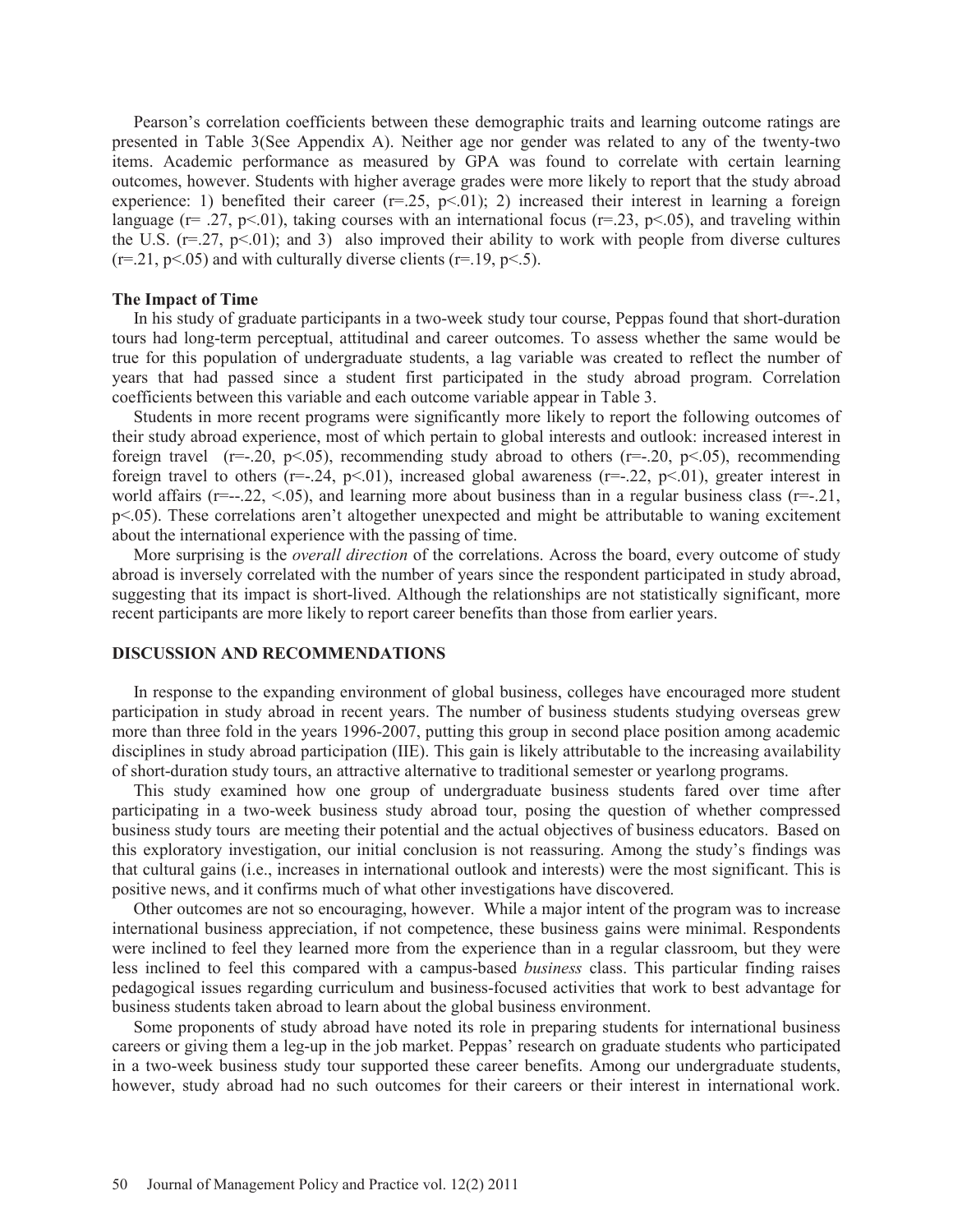Although the time frame was similar for time spent abroad, our student group reported no real career gains.

 Finally, the research addressed outcomes in terms of time lapsed since participation, finding that that the benefits seemed to diminish over time. The more recently students participated, the more likely they were to report increased interest in foreign travel, more global awareness, and greater interest in international affairs, among other differences. Interestingly, earlier participants who were now older with more work experience under their belts reported no real career benefits.

 These findings don't imply that the student and institutional investment in study abroad is without value. Increased global awareness through direct exposure to other cultures is a positive learning outcome, one that appears to occur even with a short-duration study tour. Getting one's feet wet is a first step toward internationalization for the business student. Yet this same outcome can result from any study abroad program, be it in business, the social sciences, or humanities.

 This investigation is exploratory only and its findings tentative until more research is conducted on outcomes of business study abroad, particularly for more traditional age undergraduates. If the outcomes of participation in this program are similar to those of other such business study tours, then schools of business may want to think again about desired student outcomes and learning objectives and whether these can be accomplished in a compressed time frame. Consideration should also be given to curriculum design, especially for traditional undergraduates who generally lack maturity and workplace experience. Student engagement in a two-week overseas service learning project or company internship may be a more valuable experience with longer range educational and workplace outcomes.

 In addition, business students seeking career benefits or a deeper knowledge of the global business environment may need to be more thoughtful and selective when choosing a business study tour. One size doesn't necessarily fit all. If our findings are reflective of a larger picture, then the business student hoping to maximize the outcomes of study abroad may want to consider a variety of program alternatives.

#### **REFERENCES**

Black, H. T., & Duhon, D.L. (2005). Assessing the impact of business study abroad programs on cultural awareness and personal development. *Journal of Education for Business*, January-February, 140-144.

Carley, S & Tudor, R. (2006). Assessing the Impact of Short-Term Study Abroad *Journal of Global Initiatives,* 1 (2), 150-168.

Carlson, J.S., Bum, B.B., Useem, J. & Yachimowicz, D. (1991). Study Abroad*.* The Experience of American Undergraduates in Western Europe and the United States. *Occasional Papers on International Educational Exchange*: NY.

DeLoach, S., Saliba, L., Smith, V., & Tiemann, T. (2003). Developing a global mindset through shortterm study abroad: a group discussion approach. *Journal of Teaching in International Business*, 15(1), 37-59.

Doorbar, A. (Fall 2003). The U.S. study abroad market: What are the barriers to purchase? IIE Networker, pp.58-60.

Drews, D. R., & Meyer, L. L. (1996). Effects of study abroad on conceptualization of national groups. *College Student Journal*, 30(4), 452-462.

Guerrero, E. (2005). Making the most of short-term immersion. *International Educator*, July-August, 42-46.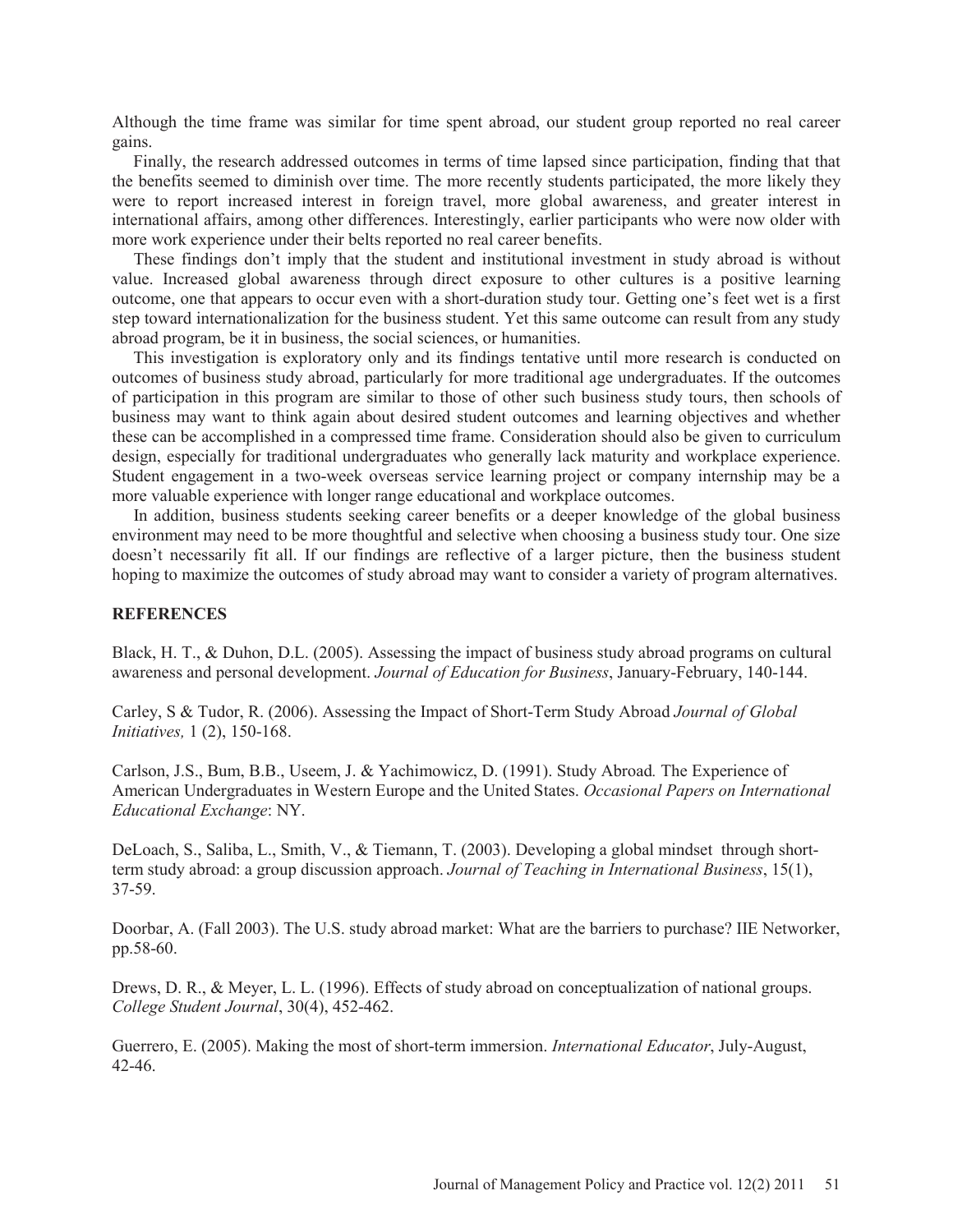Hadis, B. F. (2005). Gauging the impact of study abroad: how to overcome the limitations of a single-cell design. *Assessment and Evaluation in Higher Education*, 30 (1), 3-19.

Henthorne, T.L., Miller, M.M. & Hudson, T.W. (2001). Building and positioning successful study abroad programs: A "hands on" approach. *Journal of Teaching in International Business,* 12(4), 49-63.

Inside Higher Ed (2010). Academic Outcomes of Study Abroad. *Inside Higher Ed,* July 22, 2010. Retrieved July 22, 2010, from http://www.insidehighered.com/news/2010/07/13/abroad.

Institute of International Education (2009). Open Doors 2009 Report on International Educational Exchange. Retrieved July 19, 2010, from http://www.iie.org/en/Research-and-Publications/Open-Doors/Open-Doors-Data-Tables/2009/Study-Abroad.

Lewis, T. L., & Niesenbaum, R.A. (2005a). The benefits of short-term study abroad. *The Chronicle of Higher Education*, 51 (39), p. B20.

Lewis, T. L., & Niesenbaum, R.A. (2005b). Extending the stay: using community-based research and service learning to enhance short-term study abroad. *Journal of Studies in International Education*, 9 (3), 251-264.

Marlowe, J., Mauldin, T., Hatcher, C., Sweaney, A., Meeks, C., & Coppack, M. (1998). Study-tour courses teach consumer issues and Policy. Consumer Interests Annual*,* 44, 214-216.

Norris, E. & Gillespie, J. (2008). How Study Abroad Shapes Global Careers: Evidence From the United States. *Journal of Studies in International Education*, July, 382-397.

Orahhod,T,Kruze,L & Pearson,D. (2006) The Impact of Study Abroad on Business Students' Career Goals. http://www.frontiersjournal.com/issues/vol10/vol10-07\_OrahoodKruzePearson.pdf

Peppas, S. C. (2005). Business study abroad tours for non-traditional students: An outcomes assessment. *Frontiers: The Interdisciplinary Journal of Study Abroad*, August, 143-163.

Rubin, D. L., & Sutton, R. C. (2001). Assessing student learning outcomes from study abroad, *International Educator*, Spring, 30-31.

Sideli, K. (2001). Outcomes assessment and study abroad programs: Commentary on the sesults of a SECUSSA/IIE electronic sampling. *International Educator*, Spring, 30.

Sideli, K., Dollinger, M. & Doyle, S. (2003) Indiana University's Kelley School of Business: A case study in the successful recruitment of business students for study abroad through program development and curricular integration. In G.T.M. Hult and E.C. Lashbrooke (Eds.), *Study Abroad Perspectives and Experiences from Business Schools*, Boston: JAI.

University of Georgia GLOSSARI Project on Study Abroad Learning Outcomes (2010).

Vande Berg, M. (2001). The assessment of learning outcomes in study abroad. *International Educator,* Spring, 31.